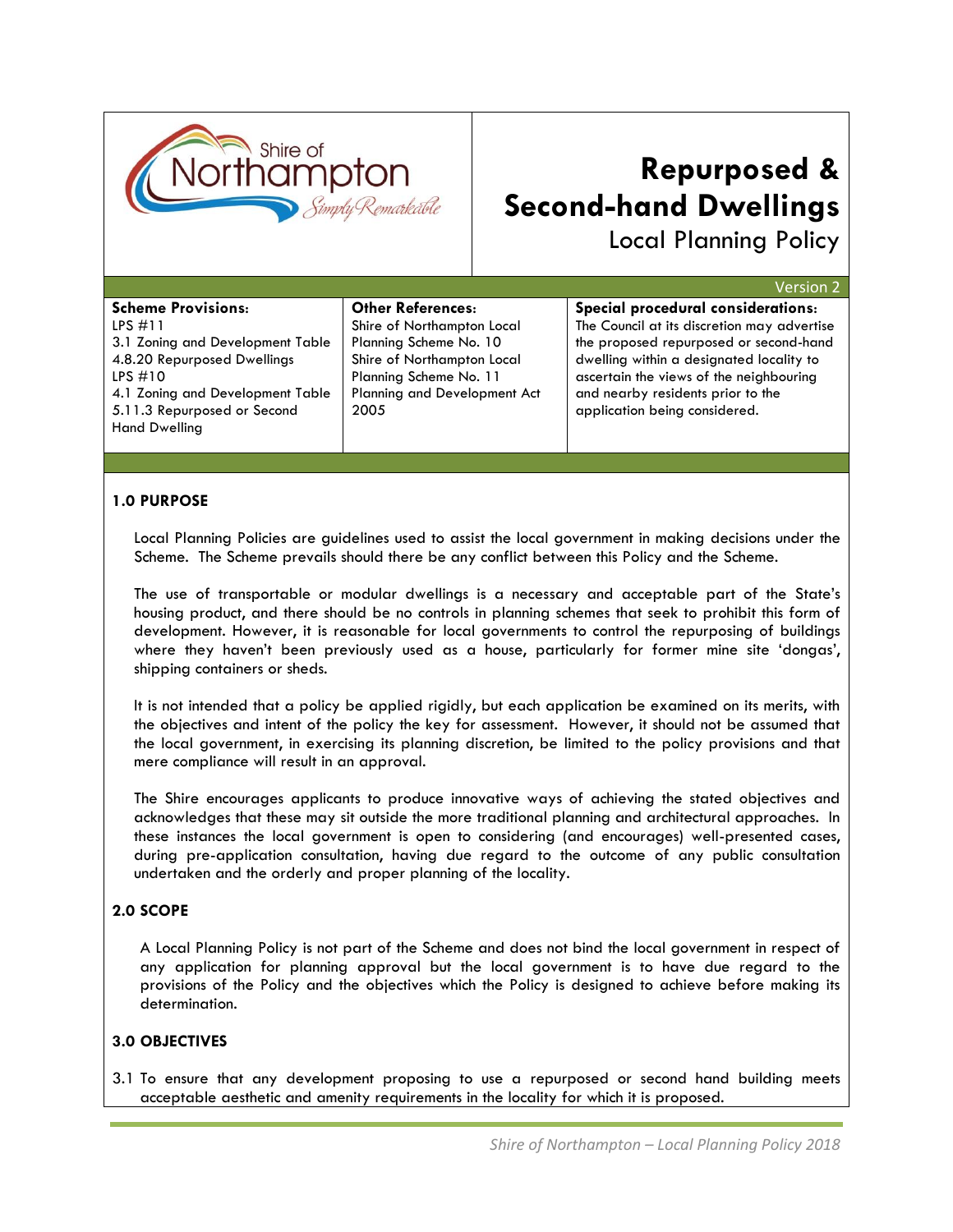- 3.2 To ensure that any repurposed or second-hand dwelling does not detract from an existing (or reasonably desired) streetscape.
- 3.3 To enable the local government to retain such monies (bonds) to ensure the desired standard of development is achieved.

#### **4.0 DEFINITIONS**

**Repurposed Dwelling**: means a building or structure not previously used as a single house, which has been repurposed for use as a dwelling.

**Second-Hand Dwelling**: means a dwelling that has been in a different location, and has been dismantled and transported to another location, but does not include a new modular or transportable dwelling.

#### **5.0 POLICY MEASURES**

#### **5.1 Conditions**

Buildings that are repurposed for residential use or are second-hand dwellings are, in some instances, of poor condition and as such the local government may impose conditions to ensure the building presentation is of an acceptable standard to enhance the streetscape appearance. Such conditions may include (but are not limited to) the following:

- a) Need for additional setbacks over and above the prescribed minimum and the need for screening via landscaping and/or boundary fencing;
- b) A bond/bank guarantee and legal agreement to ensure the external appearance of the repurposed or second-hand dwelling has been completed to the approval of the local government;
- c) The space between the ground level and the floor level being suitably enclosed;
- d) Upgrading, alterations or additional design features that will enhance the elevations and architectural detail of the proposed development (ie. roof pitch, eaves, colours/materials and external treatments);
- e) The roof and / or walls being clad of non-reflective materials and be consistent or complimentary in colour with the surrounding natural landscape features or desired streetscape; and
- f) Require landscaping and constructed vehicle access to be established within a specified timeframe and thereafter maintained.

#### **5.2 Development Guidelines**

In

All repurposed and second-hand dwellings shall adequately address the following development standards:

#### 5.2.1 Verandahs, balconies etc on frontages

In order to ensure that the repurposed or second-hand dwelling does not detract from an existing (or reasonably desired) streetscape, the proposed development is required to provide verandahs, awnings, balconies, porches, porticos or other architectural relief on the elevations that are viewed from the street.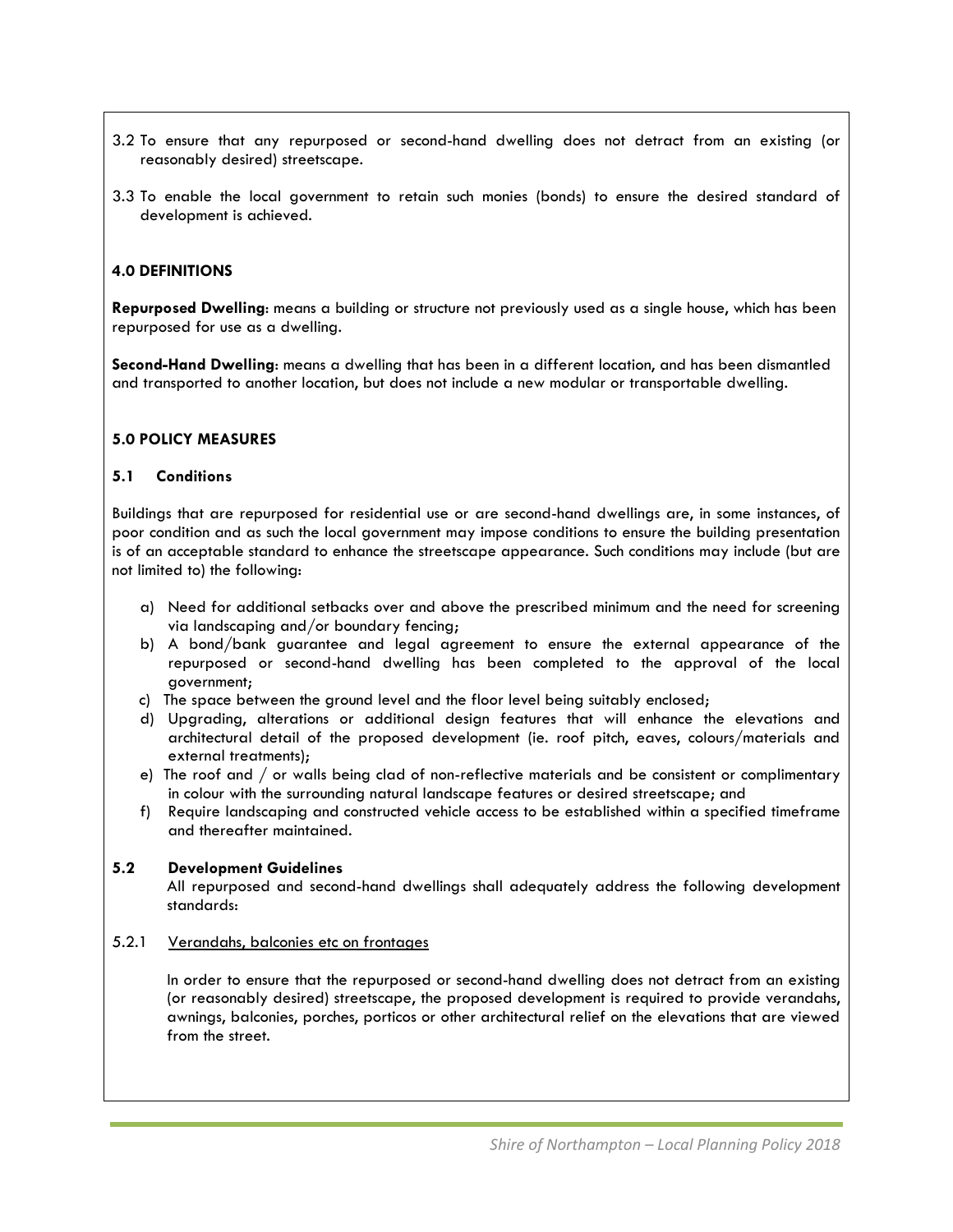### 5.2.2 Materials

The use of "Zincalume" or light coloured "Colorbond" roof sheeting is permitted for dwellings under this Policy. However, care must be taken to ensure the location of the dwelling and the roof pitch used does not produce glare nuisance to surrounding properties or passing traffic.

The use of most types of wall cladding for dwellings is supported in the spirit of allowing architectural choice. Steel wall cladding is to be pre-painted "Colorbond" custom orb type. "Trimdeck" profile wall sheeting is not permitted. The use of unpainted "Zincalume" wall sheeting is not permitted, unless used as an architectural feature on no more than 10% of the surface area of a facade.

Where appropriate the use of varied building materials is encouraged to provide architectural relief.

#### 5.2.3 Roof Design

Roof design can utilise gable, hipped or skillion design. Flat roofs are only permitted where the design of the building has been extensively enhanced by other external treatments and is an integral part of the modern profile of the dwelling.

#### 5.2.4 External Treatments

Notwithstanding the requirement of Clause 5.2.1 above, in order to achieve high standard of dwelling construction and an appropriate level of amenity repurposed and second-hand dwellings will be required to address their external facades with additional windows or larger openings, the use of verandahs, decking or other architectural relief to side and rear elevations.

It is also recommended that alternative materials be sought for window treatments (ie wooden French and bi-fold doors.

#### 5.2.5 Landscaping

In order to not detract from an existing (or reasonably desired) streetscape the proposed development is required to lodge and implement a landscape plan.

#### **5.3 Application Requirements**

- 5.3.1 Photographs will need to be submitted that clearly illustrate the in-situ condition and appearance of the entire building (all sides and roof).
- 5.3.2 An inspection of a proposed second-hand building, in-situ, will be carried out and an inspection report furnished to Council. Where it is not practicable for the Shire Building Surveyor to carry out the inspection it will be done by the Building Surveyor for the area in which it is located or by such other person that is acceptable to Council. All cost for a building inspection will be borne by the applicant.
- 5.3.3 Clear concise details of proposed works to be undertaken to ensure the repurposed or second-hand dwelling's presentation is of an acceptable standard to that of the locality. This will generally include elevations of the proposed finished works.
- 5.3.4 It may be sufficient to demonstrate that the proposed development will be isolated from the view of neighbours or significant roads to make consideration of aesthetics and amenity irrelevant to the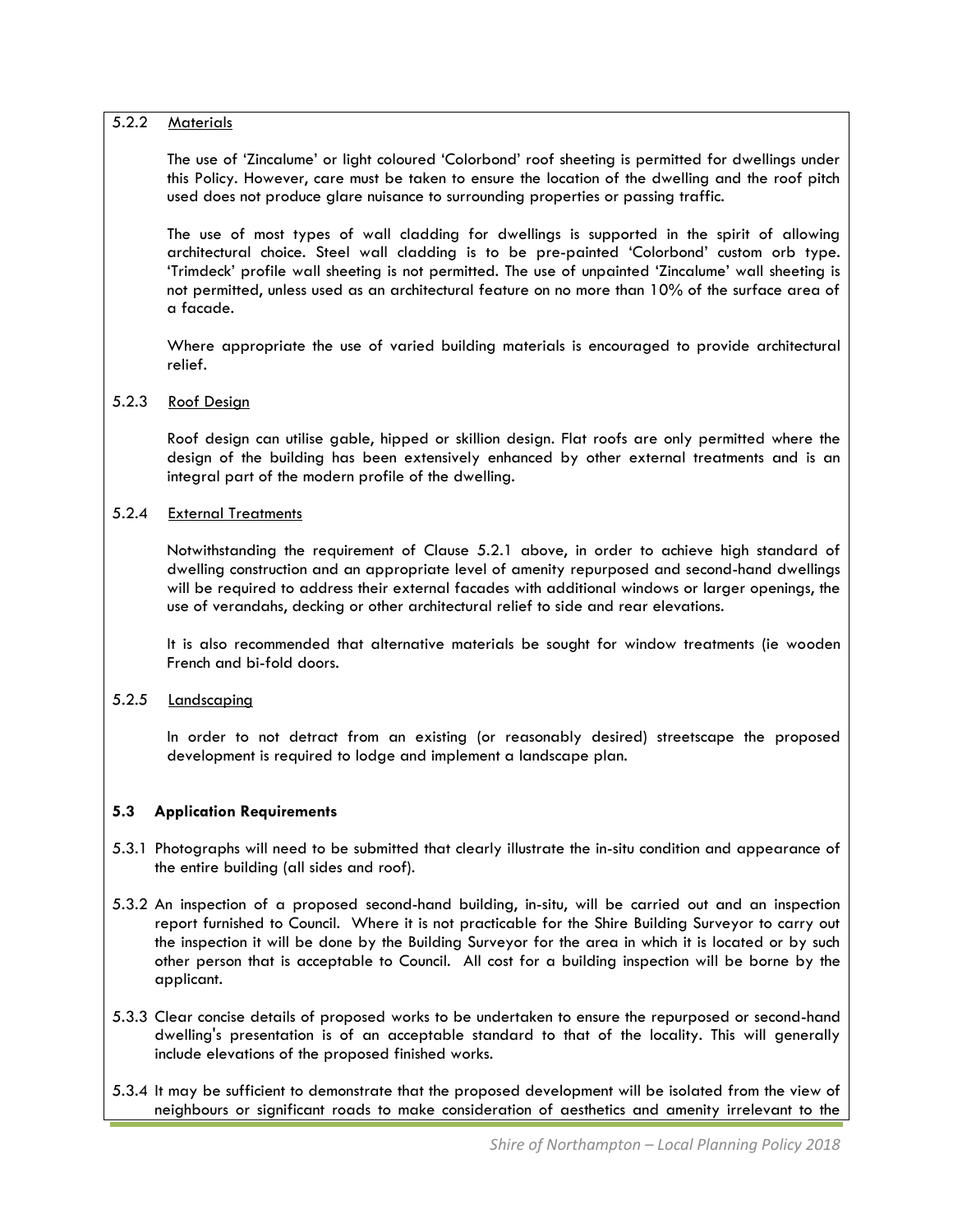application.

- 5.3.5 A clear timeframe for the completion of the above works, with such time frame to be as short as practicable and a maximum of 12 months.
- 5.3.6 Any other additional information required to demonstrate that the repurposed or second-hand dwelling will be aesthetically acceptable, contribute positively to the desired streetscape and comply with the objectives of this policy.

#### **5.4 Bond / Bank Guarantees**

- 5.4.1 Prior to the issue of any building permit for a repurposed or second-hand dwelling the local government shall require the lodging of:
	- (a) A bond amount equivalent to 20% of the estimated value of the approved works to be undertaken to ensure the building presentation is of an acceptable standard, with a minimum amount of \$5,000.00;
	- (b) A statutory declaration, signed by the applicant(s) and appropriately witnessed, indicating that the bond will be forfeited to Council if:
		- (i) The approved works are not carried out within the approved timeframe; or
		- (iii) Any notice duly served upon the builder is not promptly complied with.
- 5.4.2 Bond moneys will only be refunded (if not forfeited) after works required to prevent forfeiture have been carried out to the approval of the Building Surveyor.

5.4.3 In addition to plans and specifications normally required for any building application the Building Surveyor may, at his/her discretion, require such reports by others to satisfy him/herself that the repurposed/second-hand dwelling will meet the requirements of the Building Code. This requirement is most likely to be exercised where original plans for a structure cannot be sourced or where they are not of an acceptable standard.

|                     | The Principal Planner/Chief Executive Officer as per the Delegations |                       |                 |  |  |
|---------------------|----------------------------------------------------------------------|-----------------------|-----------------|--|--|
|                     | Policy and Register/                                                 |                       |                 |  |  |
| <b>6.0 ADOPTION</b> | 16 June 2005                                                         | Advertising           | Minute 6.9.2    |  |  |
|                     | 21 July 2005                                                         | <b>Final Approval</b> | Minute 7.11.3   |  |  |
|                     | V2 16 June 2014                                                      | Advertising<br>Final  | (Minutes 6.8.1) |  |  |
|                     |                                                                      | Approval              |                 |  |  |
|                     | 16 February 2018                                                     | Final<br>Advertising  |                 |  |  |
|                     |                                                                      | Approval              |                 |  |  |
|                     |                                                                      |                       |                 |  |  |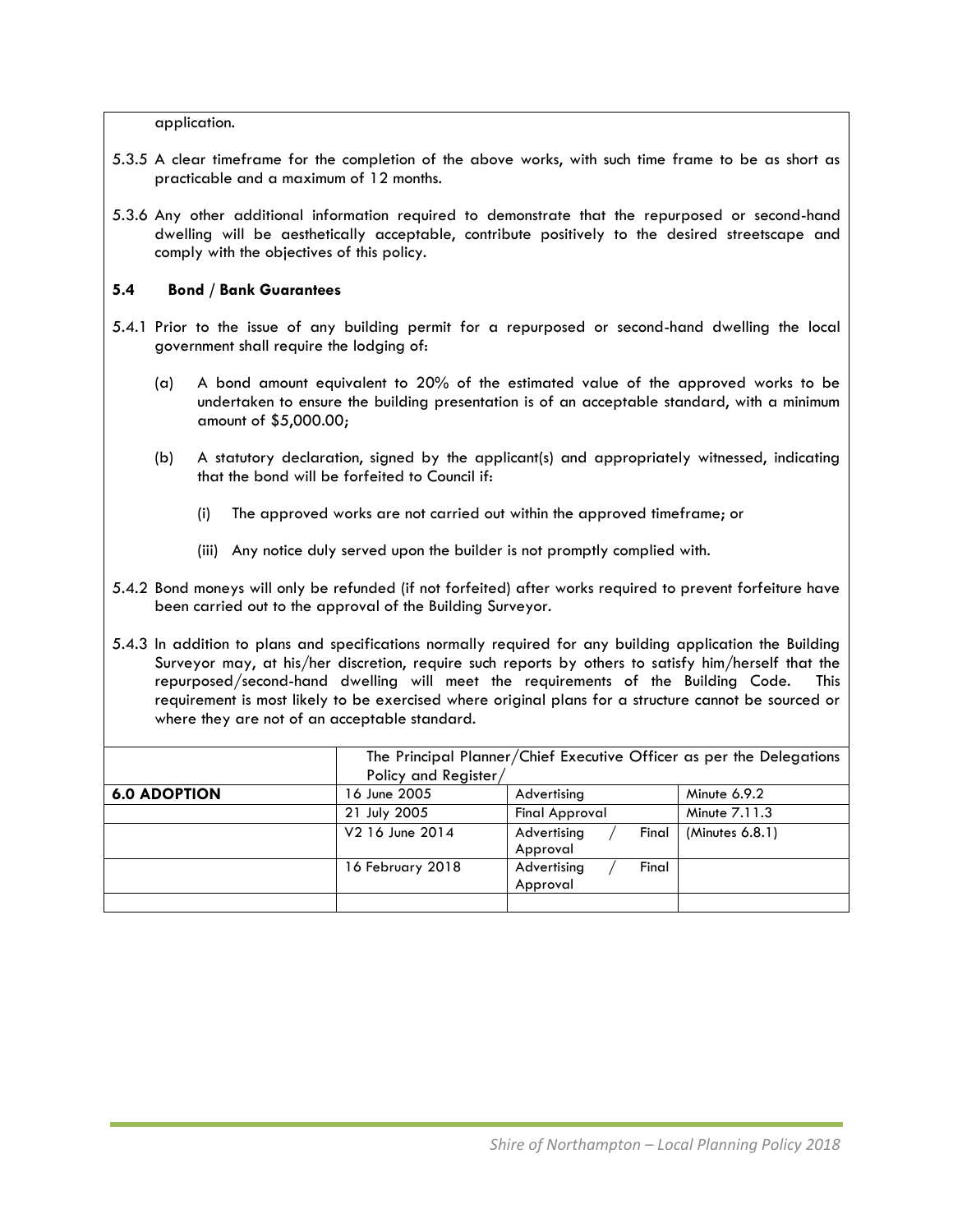

# **APPENDIX A – EXAMPLES & DOCUMENTARY**

## **SHIPPING CONTAINER DWELLINGS**



| <b>EXAMPLE 1</b>                                                               |                       |                              |                                                                                                                                                                                                                                                                            |
|--------------------------------------------------------------------------------|-----------------------|------------------------------|----------------------------------------------------------------------------------------------------------------------------------------------------------------------------------------------------------------------------------------------------------------------------|
|                                                                                | GOOD<br><b>DESIGN</b> | <b>POOR</b><br><b>DESIGN</b> | <b>COMMENT</b>                                                                                                                                                                                                                                                             |
| Frontage                                                                       |                       | N                            | The repurposed dwelling is not considered to positively<br>contribute to streetscape. There is no defined access<br>(pedestrian or vehicular) or landscaping. The small and<br>limited number of openings continues to create the<br>appearance of a "shipping container". |
| <b>Materials</b>                                                               |                       | N                            | Use of same materials with no additional features.                                                                                                                                                                                                                         |
| Roof Design                                                                    |                       | $\mathcal{L}$                | Flat roof not considered appropriate without other<br>external treatments                                                                                                                                                                                                  |
| <b>External Treatments</b>                                                     |                       | N                            | No external treatments.                                                                                                                                                                                                                                                    |
| Landscaping                                                                    |                       |                              | No landscaping.                                                                                                                                                                                                                                                            |
| Overall comment:                                                               |                       |                              |                                                                                                                                                                                                                                                                            |
| materials to break up the facade. Overall Poor Design.<br>Overall Poor Design. |                       |                              | Typical shipping container with no external treatments, small and limited openings and no variation in                                                                                                                                                                     |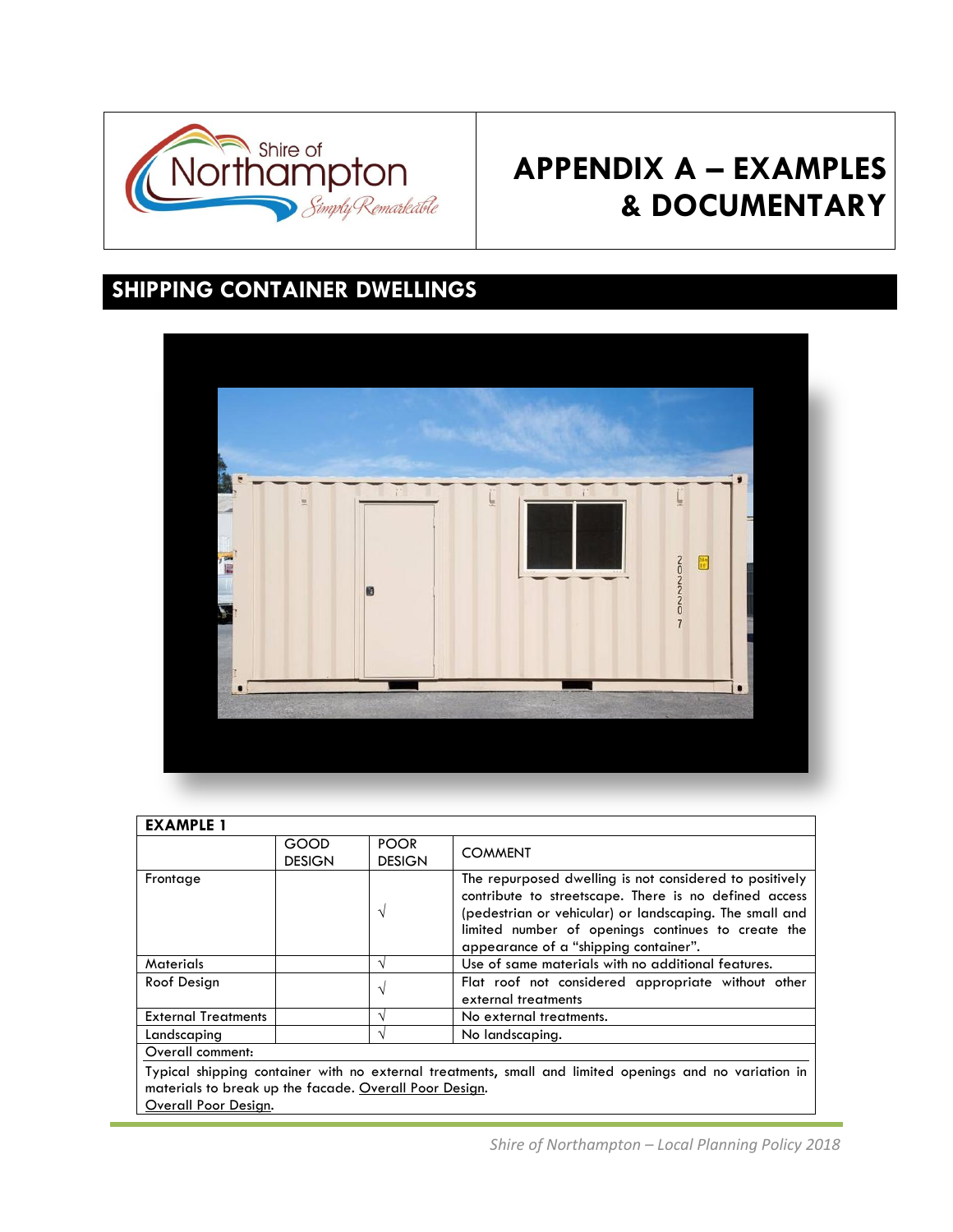

| <b>EXAMPLE 2</b>           |                       |                              |                                                                                                                                |
|----------------------------|-----------------------|------------------------------|--------------------------------------------------------------------------------------------------------------------------------|
|                            | GOOD<br><b>DESIGN</b> | <b>POOR</b><br><b>DESIGN</b> | <b>COMMENT</b>                                                                                                                 |
| Frontage                   | N                     |                              | Use of decking, variation of materials and openings<br>assist in the frontage positively contributing to the<br>streetscape.   |
| <b>Materials</b>           | $\mathcal{L}$         |                              | Use of varied materials with some additional features.                                                                         |
| Roof Design                |                       |                              | Flat roof could use some further enhancement to soften<br>appearance of the shipping container.                                |
| <b>External Treatments</b> | N                     |                              | Verandah and deck used to soften the appearance of<br>shipping container and create useable space external<br>to the dwelling. |
| Landscaping                |                       |                              | Limited landscapina.                                                                                                           |
| Overall comment:           |                       |                              |                                                                                                                                |

The use of external treatments, varied materials and a range of openings assists in softening the appearance of the typical shipping container enabling the frontage to contribute positively to the streetscape. The dwelling could be further enhanced by addressing roof design. Overall Good Design which could have some further enhancement.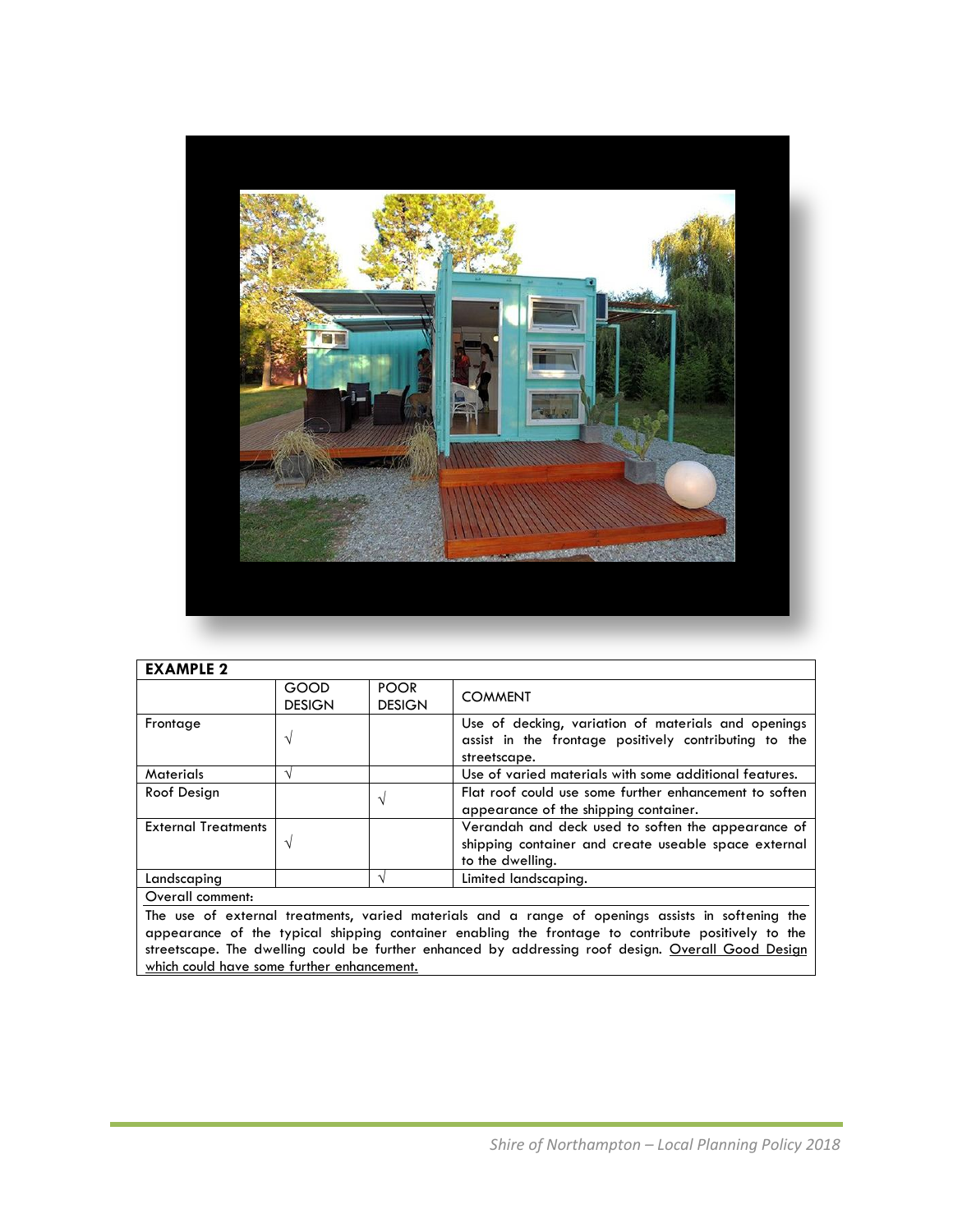

| <b>EXAMPLE 3</b>           |                       |                              |                                                                                                                                                                                        |
|----------------------------|-----------------------|------------------------------|----------------------------------------------------------------------------------------------------------------------------------------------------------------------------------------|
|                            | GOOD<br><b>DESIGN</b> | <b>POOR</b><br><b>DESIGN</b> | <b>COMMENT</b>                                                                                                                                                                         |
| Frontage                   | $\mathcal{N}$         |                              | Balcony and deck treatment is considered to soften<br>front elevation, along with the, use of varied materials<br>and extensive windows contributing positively to the<br>streetscape. |
| <b>Materials</b>           | N                     |                              | Use of varied materials, re-cladding of parts of<br>shipping container with wood and the use of steel and<br>glass.                                                                    |
| Roof Design                | $\mathcal{N}$         |                              | Flat roof considered appropriate given the range of<br>external treatments.                                                                                                            |
| <b>External Treatments</b> | $\mathcal{N}$         |                              | Balcony, deck and extensive use of windows.                                                                                                                                            |
| Landscaping                |                       |                              | No landscaping.                                                                                                                                                                        |

Overall comment:

The extensive use of external treatments, varied materials and a range of openings assists in softening the appearance of a typical shipping container enabling the frontage to contribute positively to the streetscape. <u>Overall Good Design</u>.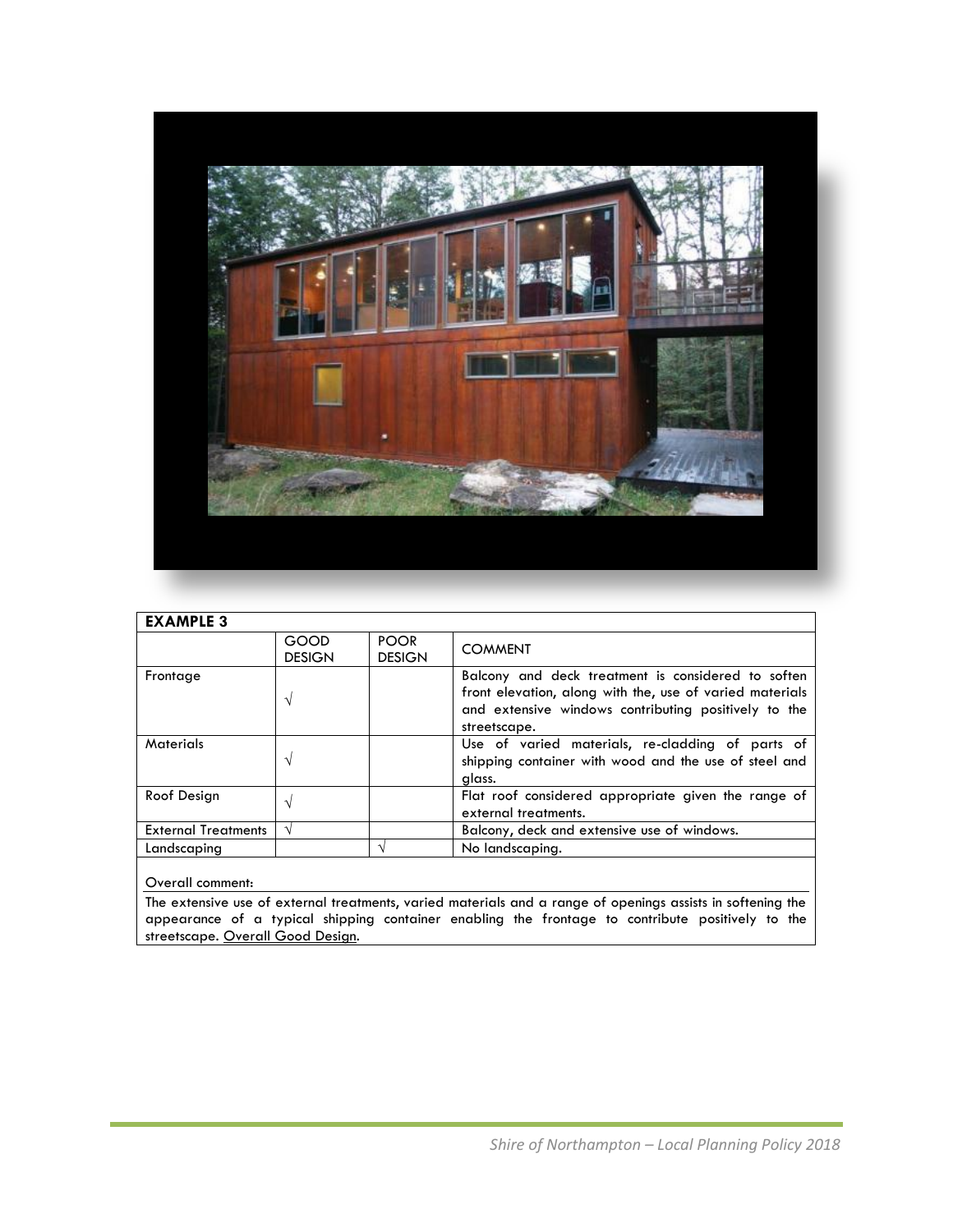## **SECOND-HAND DWELLINGS (TRANSPORTABLE)**



| <b>EXAMPLE 1</b>           |                       |                              |                                                                                                                                                                                                                                   |
|----------------------------|-----------------------|------------------------------|-----------------------------------------------------------------------------------------------------------------------------------------------------------------------------------------------------------------------------------|
|                            | GOOD<br><b>DESIGN</b> | <b>POOR</b><br><b>DESIGN</b> | <b>COMMENT</b>                                                                                                                                                                                                                    |
| Frontage                   |                       |                              | The second-hand dwelling is not considered to<br>positively contribute to the streetscape. There are no<br>external treatments, the small and uniform openings<br>continues to create the appearance of a "second-hand<br>donga". |
| <b>Materials</b>           |                       |                              | Use of same materials with no additional features.                                                                                                                                                                                |
| Roof Design                |                       |                              | Slight pitch to roof, however, given lack of other<br>external features not considered appropriate.                                                                                                                               |
| <b>External Treatments</b> |                       |                              | No external treatments although floor to ground level is<br>suitably enclosed.                                                                                                                                                    |
| Landscaping                |                       |                              | No landscaping.                                                                                                                                                                                                                   |
|                            |                       |                              |                                                                                                                                                                                                                                   |

#### Overall comment:

Although the condition of the second-hand dwelling is satisfactory, the limited use of external treatments and variation in materials does not positively contribute to the streetscape or the development context Overall Poor Design.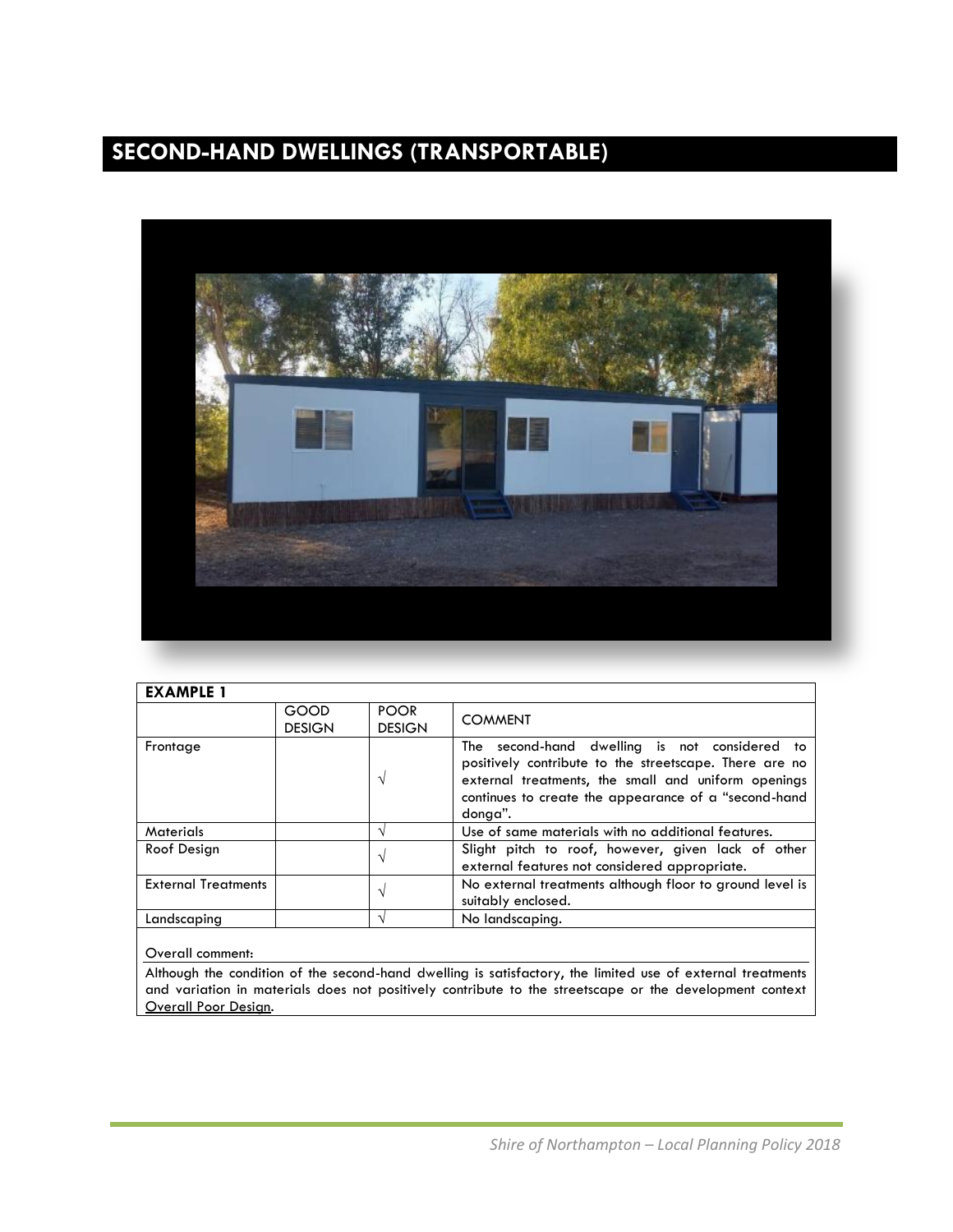

| <b>EXAMPLE 2</b>           |                       |                              |                                                                                                                                                                                                                                                   |
|----------------------------|-----------------------|------------------------------|---------------------------------------------------------------------------------------------------------------------------------------------------------------------------------------------------------------------------------------------------|
|                            | GOOD<br><b>DESIGN</b> | <b>POOR</b><br><b>DESIGN</b> | <b>COMMENT</b>                                                                                                                                                                                                                                    |
| Frontage                   |                       | V                            | The dwelling is not considered to positively contribute<br>to the streetscape. There is no defined access<br>(pedestrian or vehicular) or landscaping. Small uniform<br>windows continues to create the appearance of a<br>"transportable donga". |
| <b>Materials</b>           |                       | $\mathcal{N}$                | Use of same materials with no additional features.                                                                                                                                                                                                |
| Roof Design                |                       | V                            | Flat roof not considered appropriate without other<br>external treatments.                                                                                                                                                                        |
| <b>External Treatments</b> |                       |                              | No external treatments.                                                                                                                                                                                                                           |
| Landscaping                |                       |                              | No landscaping.                                                                                                                                                                                                                                   |

#### Overall comment:

A typical transportable donga containing no external treatments, small uniform windows and use of same materials. The lack of these elements along with no landscaping or defined access is not considered to positively contribute to streetscape. Overall Poor Design.